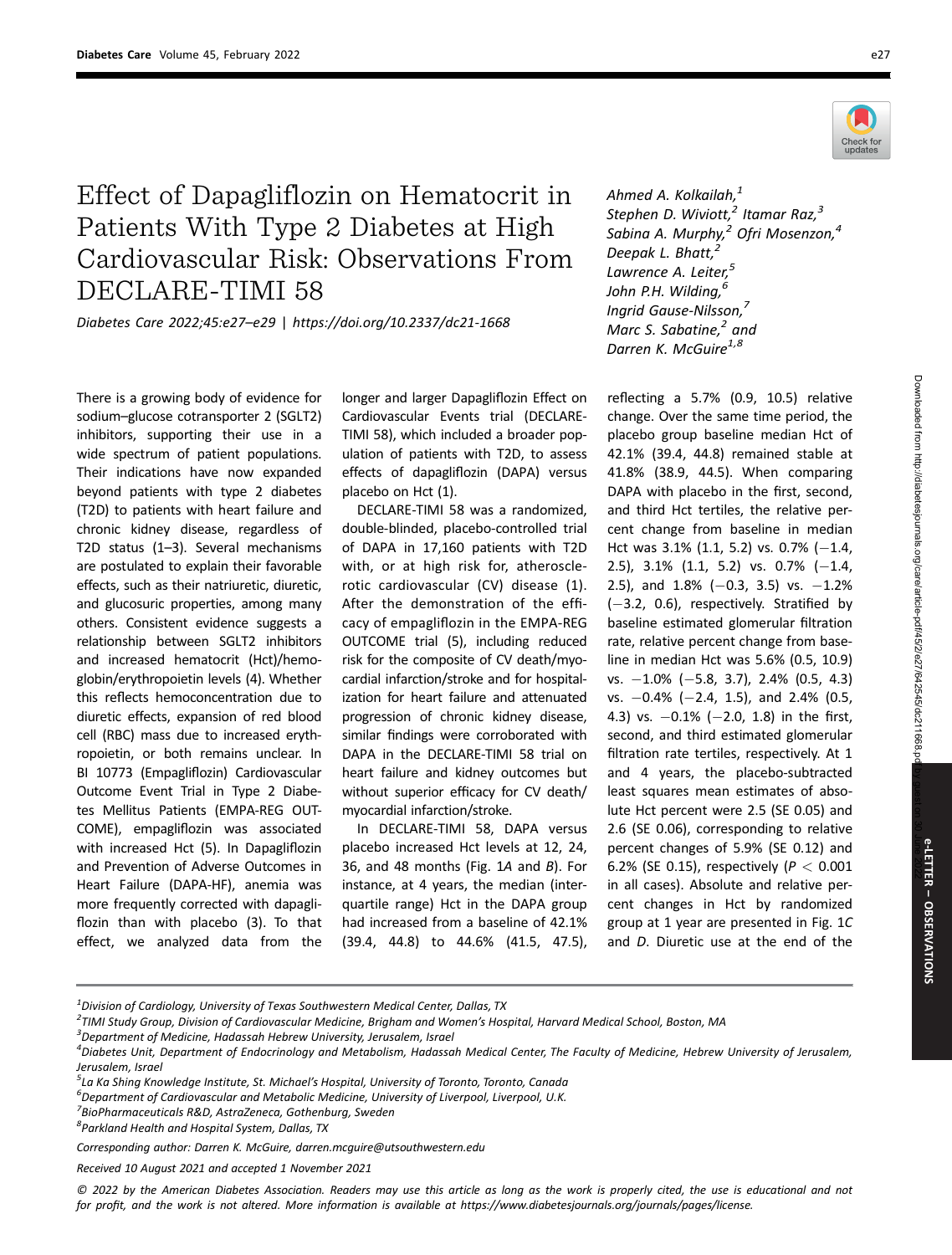

Figure 1–Effect of DAPA vs. placebo on Hct in the DECLARE-TIMI 58 trial. A: Least squares mean absolute change in Hct from baseline over time. B: Least squares mean relative change in Hct from baseline over time. C: Absolute Hct change from baseline to 1 year. D: Relative percent change of Hct from baseline to 1 year.

study was 41.6% (3,571/8,582) and 44.3% (3,798/8,578) in the DAPA and placebo groups, respectively  $(P <$ 0.001).

The present observations with regard to DAPA effects on Hct are in line with previously reported data from the EMPA-REG OUTCOME trial of empagliflozin but extend them to a broader population with longer follow-up duration. While the EMPA-REG OUTCOME investigators speculated that the increase in Hct was due to plasma volume contraction and hemoconcentration (5), others have postulated that the increase in Hct with SGLT2 inhibitors is more likely due to hematopoiesis/RBC mass expansion associated with increased erythropoietin (4). The lower diuretic use in the DAPA group argues against this being a pure hemoconcentration effect. A prominent theory as to how SGLT2 inhibition induces

erythropoietin, leading to increased RBC mass, includes the reversal of relative tissue hypoxia surrounding the proximal convoluted tubules as a result of the diminished action of the ATP/oxygen-consuming  $Na^{+}/K^{+}$  ATPase pump, a secondary effect of SGLT2 inhibition. This, in turn, may result in the restoration of the erythropoietin production capacity of fibroblasts surrounding the proximal convoluted tubules, stimulating hematopoiesis (4). In addition, inhibiting the highly metabolically efficient glucose and sodium reuptake by SGLT2 relegates their reclamation to more distal mechanisms with less energy efficiency (e.g., sodium– hydrogen exchanger, SGLT1, and epithelial sodium channel) and potentially inducing regional tissue hypoxia in zone 3 of the renal medulla, further inducing erythropoietin from interstitial fibroblasts. The present findings support

but cannot address these hypotheses, limited by lack of measurement of erythropoietin levels, RBC mass, reticulocyte count, and plasma volume. Further explorations regarding the consistent finding of Hct increase across the SGLT2 inhibitor class, its clinical relevance, and its mechanistic underpinnings are necessary.

Funding. A.A.K. was supported by the National Heart, Lung, and Blood Institute of the National Institutes of Health under award number T32HL12547.

The content is solely the responsibility of the authors and does not necessarily represent the official view of the National Institutes of Health.

Duality of Interest. S.D.W. discloses grants from Amgen, Arena, AstraZeneca, Bristol Myers Squibb, Daiichi Sankyo, Eisai, Eli Lilly, Janssen, Merck, and Sanofi and reports consulting fees from Arena, AstraZeneca, Aegerion, Allergan, Angelmed, Boehringer Ingelheim, Boston Clinical